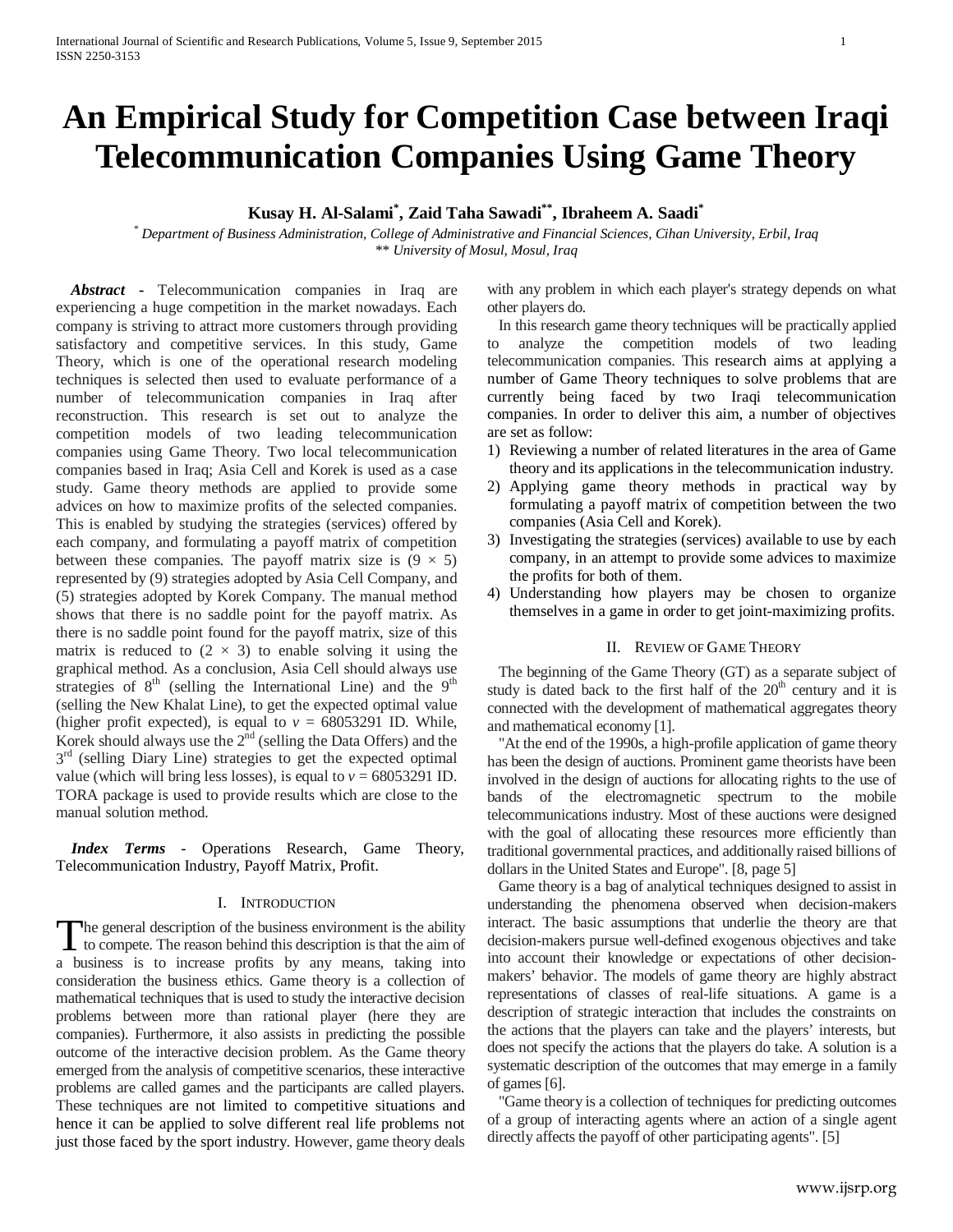"The theory of games is basically concerned with strategic behavioral interactions as opposed to individual maximization, typically found in decision theory. Thus each participant attempts to maximize a function of which he/she does not control all variables". [3, page 63]

Game theory provides mathematical tools for modeling and analyzing interactive decisions. It considers players that represent decision-making firms or persons, and their possible actions and models their incentives by payoffs that the players want to maximize. The players may have different information about that state and about the actions taken by the other players [2].

Game theory and its applications in the telecommunication industry investigated by a number of researchers, for example, [7] analyses three oligarchs' co-competition in China mobile market by modified Court and Strackelbery Models in game theory, applying with business development data of 2G and 3G for verification. According to the verification and more oligarchs' cocompetition game analyzing in the future, the conclusion is: on the basis of competition, the best choice for each oligarch is cooperation. Co-competing of the telecom operators can effectively configure all aspects of resources to produce more intelligent terminals, making the promotion of telecommunication industry progress, to some extent, can promote the development of artificial intelligence in mobile internet era.

Game theory provides a convenient framework to model and helps us to interpret the behavior of participants in such strategic interactions. Hence it can be applied to solve a wide variety of problems involving diverse areas such as industrial relations, markets, auctions, online retail, cold war, paying taxes, bargaining, elections, portfolio management, social interactions etc. Game theory could thus be viewed as a study of strategic decision making [10].

## III. GAME THEORY ASSUMPTIONS

In game theory (generally non-cooperative game theory) players usually make the following assumptions [4, 9]:

- 1) Each player has two or more well-specified strategies.
- 2) Every player has possible combinations of moves / strategy that lead to an optimum response (End-state like win, lose or draw) in a given game.
- 3) Each player has a specified payoff for each optimum response.
- 4) All players are rational; that is, each player, given the two moves/strategies, will choose that one that gives him/her the better payoff.

There are many fundamental definitions(terminologies) [4, 8]:

- 1) Player: each participant is called player.
- 2) Strategy: the decision rule by which a player determines his course of action is called a strategy.
- 3) Pure strategy: if a player decides to use only one particular course of action during every play, he is said to use a pure strategy.
- 4) Mixed strategy: if a player decides, in advance, to use all or some of his available courses of action in some fixed proportion he is said to use mixed strategy.
- 5) Payoff: it is the outcome of playing the game.
- 6) Payoff matrix: it is a table showing the amounts received by the player named at the left side after all possible plays of the game.

# IV. CHARACTERISTICS OF TWO-PERSON ZERO-SUM

- The characteristics of two-person zero-sum games are [9, 11]:
- 1) There are two players (called the row player and the column player).
- 2) The row player must choose 1 of m strategies. Simultaneously, the column player must choose 1 of n strategies.
- 3) If the row player chooses his i<sup>th</sup> strategy and the column player chooses his j<sup>th</sup> strategy, then the row player receives a reward of and the column player loses an amount. Thus, it is thought that the row player's reward is as if coming from the column player.

Such game is called a two-person zero-sum game, which is represented by the matrix. A two-person zero-sum game has the property that for any choice of strategies, the sum of the rewards to the players is zero. In a zero-sum game, every dollar that one player wins comes out of the other player's pocket, so the two players have totally conflicting interests [11].

In zero-sum games, the total benefit to all players in the game, for every combination of strategies, always adds to zero (more informally, a player benefits only at the expense of others). Games, as studied by economists and real-world game players, are generally finished in a finite number of moves. Pure mathematicians are not so constrained, and set theorists in particular study games that last for infinitely many moves, with the winner (or other payoff) not known until after all those moves are completed. The focus of attention is usually not so much on what is the best way to play such a game, but simply on whether one or the other player has a winning strategy [10].

## V. REDUCE GAME BY DOMINANCE

If no pure strategies exist, the next step is to eliminate certain strategies (rows and / or columns) by dominance. The principle of dominance stated that if one strategy of a player dominates over the other strategy in all conditions then the later strategy can be ignored [4, 11].

The concept of dominance is especially useful for the evaluation of two-person zero-sum, games where a saddle point does not exist. Generally, the dominance property is used to reduce the size of a large payoff matrix. The rule as follows:

- 1) If all the elements of a column (say i<sup>th</sup> column) are greater than or equal to the corresponding elements of any other columns (say j<sup>th</sup> column), then the i<sup>th</sup> column is dominated by the j<sup>th</sup> column and can be deleted from the matrix.
- 2) If all the elements of a row (say i<sup>th</sup> row) are less than or equal to the corresponding elements of any other row (say  $j<sup>th</sup>$  row), then the i<sup>th</sup> row is dominated by the j<sup>th</sup> row and can be deleted from the matrix.

## VI. MIXED STRATEGIES  $(2 \times 2 \text{ GAME})$

In case where, there is no saddle point and dominance has been game matrix, Arithmetic Method is used for finding optimum gamers. It consists of the following steps [4]:

- 1) Subtract the two digits in column 1 and write them under column 2, ignoring sign.
- 2) Subtract the two digits in column 2 and write them under column 1, ignoring sign.
- 3) Similarly proceed for the two rows.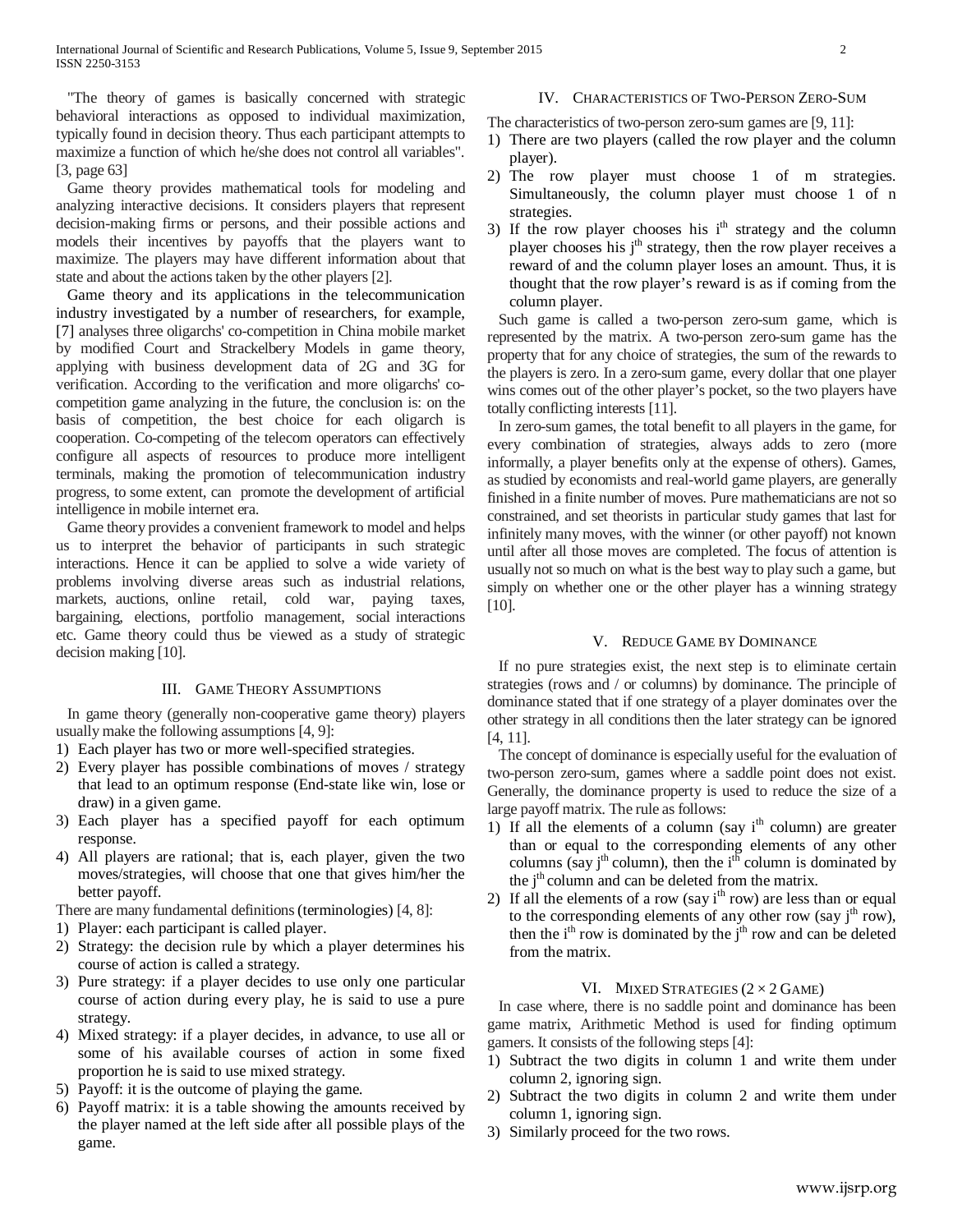These values are called oddments. They are the frequency players who must use their courses of action in their optimum strategy.

# VII. MIXED STRATEGIES  $(2 \times M)$  &  $(M \times 2)$

The game of one player has only two courses of action while the other has more than two which is called  $(2 \times M)$  or  $(M \times 2)$  games. If these games do not have a saddle point or are reducible by the dominance method, it can be still solved by Algebraic Method and Graphical Method. Thus, co-operation between the two players would not occur [11].

# VIII. RESEARCH POPULATION AND SAMPLE

The population of this research is all Iraqi's communication companies, where the researchers selected only two of them as a sample (Asia Cell and Korek) in Erbil. In order to obtain the required sampling data such as costs, the researchers have used different sources like; scratch cards sales, offered services, and also the profit related to the services. This has been implemented by: firstly, surfing the data available on the Internet through the websites of both companies. Secondly, by visiting many of authorized sales centers related to the two companies. In Erbil, there are 18 sales centers for Korek and 20 for Asia Cell. Only 15 from Korek and 18 from Asia Cell have accepted to provide the researchers with the required information.

# IX. ASIA CELL TELECOM PACKAGES<sup>[1](#page-0-0)</sup>

Asia Cell is a telecom company was founded in 1999 in Sulaymanya. In 2006, Asia Cell started working in Erbil. The subscribers were more than 1050000 as in figure (1). Asia Cell services are explained in the following:

- 1) Youth line: it is one of Asia Cells services; the price is 3000 ID (including 1200 ID free balance). It provides a discount in prices 0.25 ID/second from 12:00am to 8:00am, and for the other times it costs 1 ID/second and for a message between (9:00am – 12:00am) it charges 25 ID/SMS.
- 2) Gold line: Customers can buy it by 3000 ID with 1200 ID free credits. It costs 1 ID/second for normal call and 25 ID for a normal message.
- 3) Hala Line It is visitor's line and costs 4000 ID (Including 1000 Free Airtime). It charges 1 ID/second and for a normal message 25 ID.
- 4) Almas line: It offers a good discount in regular calls 50% discount after the 3<sup>rd</sup> minute of each call. In Asia cell network, it costs only 1 ID/second.
- 5) Hali Service for Friends and Family: By using this offer, customers can select 5 Asia cell numbers and make calls for only 1 ID/second.
- 6) Student line: For university students 50% free balance through 4 years, this can be used for data and voice.
- 7) Smart Line: Is available at all Asia Cell sell points with only 5000 ID.
- <span id="page-2-0"></span>8) International Lines: International calls to Turkey, China and India with up to 50% discount.

9) New Khalat lines: It provides calls to all local networks for just 1 ID/second.

# X. KOREK TELECOM PACKAGES<sup>2</sup>

Korek telecom is a mobile company and was established in 16/8/2000. It has more than 2000 employees all over Iraq more than 500 of them in Erbil, as in figure (2). Korek services are described below:

- 1) Prepaid plan it started with Korek in 16/8/2001. This plan have 4500,000 subscribes but only 3700,000 of them use it because sim-cards are in market or unusable.
- 2) Data offers: It has 8 offers:
	- 1. Extra plus: Works for 30 days and costs 90000 ID. It provides internet service with 40 GB.
	- 2. Extra VIP: Works for 30 days and costs 60000 ID. It provides internet service with 20 GB.
	- 3. Extra: Works for 30 days and costs 40000 ID. It provides internet service with 10 GB.
	- 4. Alshabab: Works for 30 days and costs 30000 ID. It provides internet service with 7GB from 12:00 pm to 6:00 am for free.
	- 5. Monthly: Works for 30 days and costs 20000 ID. It provides internet service with 2 GB.
	- 6. Weekly 1000: Works for 7 days and costs 1000 ID. It provides internet service with 1000 MB.
	- 7. Weekly 500: Works for 7 days and costs 5000 ID. It provides internet service with 500 MB.
	- 8. Pay as you go: Works for 30 days and costs 0.60 ID/KB.
- 3) Diary line: was established in 2013, it has around 30000 subscribers and it charges 65 ID for a normal call and 25 ID for a normal message. This line work only for 15 days. For renewing, a customer should pay 1000 ID, 50 ID for a normal call and 20 ID for a normal message.
- 4) Bangladesh line was established in 2015 and it is only for international calls, the cost is 35 ID/second. This line is only for foreign workers in Iraq. It has around 3000 subscriber.
- 5) International caller to Korek: It started in 16/8/2001, and its cost depends on the contract between Korek and customers. It costs 3\$ for one minute and 0.225\$ for an international message.

# XI.APPLING GAME THEORY METHOD ON KOREK AND ASIA CELL 1. SOLVING THE PROBLEM USING GRAPHICAL METHOD

The two competing companies in Iraqi local market (Asia Cell and Korek) have a usage rate in Erbil city which is presented in figures 1 and 2. Player [A] represents the rows of Asia Cell Company; it includes the 9<sup>th</sup> most important services (Strategies). While, player [B] represents the columns of Korek Company; it includes the 5<sup>th</sup> most important services.

From the original data and the authorized sales centers of the two companies, the researchers can get the payoff matrix below. The cells (A1 , B1) are explained as below:

When player A (Asia Cell) play strategy A1 (Youth line service), it has got a profit equals to (63302180 ID). Whereas player B (Korek) has got profit equals to (58801400 ID) when it plays strategy B1 (Prepaid plan service). This is explained as follows:

 $\overline{a}$ 

 $1$  https://www.asiacell.com/pages.php?lang=&pid=47

 <sup>2</sup> <http://www.korektel.com/top-links/about-us>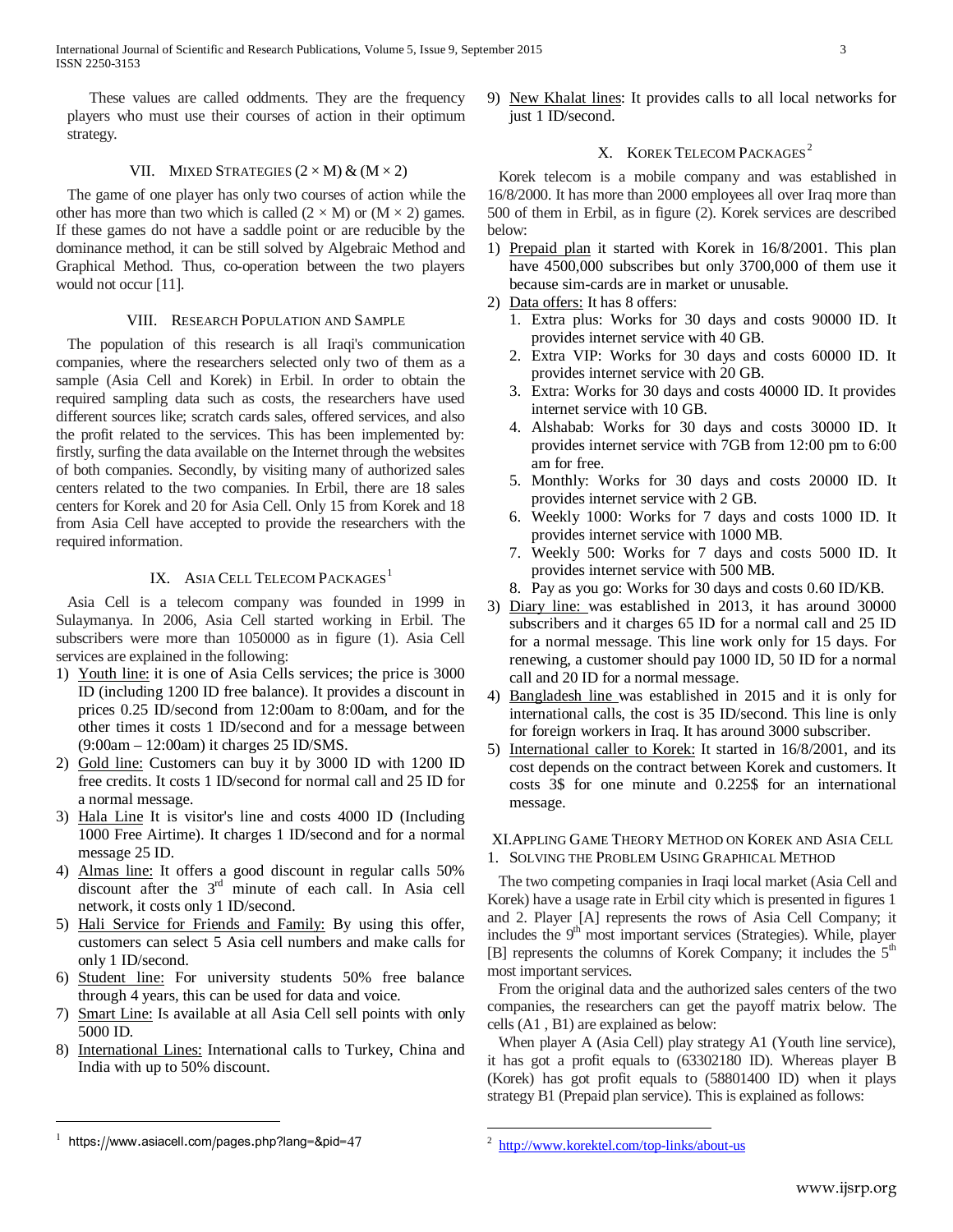- $(A1, B1)$  cell = A1 Profit B1 Profit = 63302180 58801400 = 4500780 ID
- $(A1, B2)$  cell = A1 Profit B2 Profit = 63302180 59317180 = 3985000 ID **.**
- **.**  $(A9, B5)$  cell = A9 Profit – B5 Profit = 154223000 –  $80241585 = 73981415$  ID



Figure 1: Asia Cell user rate in Erbil



Figure 2: Korek user rate in Erbil

Now, the payoff matrix for the two companies can be set as follow in table (1).

**Step one:** Testing the existence of a saddle point:

69060500  $\neq$  67745960 No saddle point

MaxiMin ≠ MiniMax  $\rightarrow$  67745960 ≤ *v* ≤ 69060500

1) Selected strategies for each player:  $\frac{A}{9}$ 2 *<sup>B</sup>* . This means that

player [A] will choose the  $9<sup>th</sup>$  strategy which will bring a profit of (67745960) ID, while player [B] will choose the  $2<sup>nd</sup>$ strategy, which will bring less losses of (69060500) ID.

Since the matrix size is  $(9 \times 5)$  the researchers try to reduce it as much as possible through applying the principle of control; to facilitate the process of obtaining the best solution.

- 2) Applying the principle of control for the payment matrix in table (1):
	- a) Comparing rows [A] if all of rows values are less than or equal to the corresponding grade values in another row, the latest row can be deleted.
		- Comparing the values  $A1A2 \rightarrow$  values A1 less than A2 corresponding, deleting A1 strategy for being controlled by A2 strategy.
		- Deleting A2 strategy for being controlled by A3 strategy.
		- Comparing  $A3A4 \rightarrow \text{value } A2$  less than  $A3$ corresponding values; deleting A2 strategy for being controlled by A3 strategy.
		- Comparing  $A3A4 \rightarrow$  values  $A3$  less than  $A4$ corresponding values; deleting A3 strategy for being controlled by A4 strategy.
		- Comparing  $A4A5 \rightarrow$  does not work. And so on …
	- b) Comparing the columns [B] but in this case the biggest column will be deleted.
		- $B1B2 \rightarrow$  does not work.
		- $B1B3 \rightarrow$  does not work.
		- $B1B4 \rightarrow$  does not work.
		- $B1B5 \rightarrow$  values B5 is greater than the corresponding values of B1; deleting B5 strategy for being controlled by B1 strategy. And so on …

The matrix has become  $(2\times3)$  after downsizing i.e. only two rows (A8, A9) and three columns (B1, B2, B3). It cannot be reduced more using the principle of rate strategies.

**Step two:** Second trial to test the existence of a saddle point as in table (2). It can be noticed that there is no stability, and the game value is:  $67745960 \leq y \leq 69060500$ .

**Note**: The arithmetic method of payoff matrix cannot be applied because of the type the resulting matrix  $(2\times3)$ , so graphical method will be used to illustrate the work style of the method as such kind of arrays.

From table (2) it has been noted that the saddle point is not available and the resulting matrix is  $(2\times3)$ . Thus, graphical method will be applied as follows:

Table 1: Payoff matrix for the two companies

|                       |                                    |                         |                     | [B] Korek Company   |                         |                             |          |               |
|-----------------------|------------------------------------|-------------------------|---------------------|---------------------|-------------------------|-----------------------------|----------|---------------|
|                       |                                    | B1                      | B <sub>2</sub>      | B <sub>3</sub>      | <b>B</b> 4              | B <sub>5</sub>              | Min. Row |               |
|                       | A <sub>1</sub>                     | 4500780                 | 3985000             | 5011000             | 4150000                 | 5950000                     | 3985000  |               |
|                       | A <sub>2</sub>                     | 8039075                 | 7037490             | 7371920             | 8001500                 | 10011250                    | 10011250 |               |
|                       | A <sub>3</sub>                     | 18620245                | 18318660            | 17953090            | 19552780                | 18950340                    | 17953090 |               |
|                       | A <sub>4</sub>                     | 28535415                | 28233830            | 31887760            | 30950000                | 30112900                    | 28233830 |               |
| [A] Asia Cell         | A5                                 | 32054915                | 32253330            | 27868260            | 35052950                | 34005000                    | 27868260 |               |
| Company               | A6                                 | 29658585                | 24357000            | 28991430            | 25451020                | 30567000                    | 24357000 |               |
|                       | A7                                 | 28798795                | 35497210            | 51131640            | 36925411                | 29970600                    | 28798795 |               |
|                       | ĝ.                                 | 56262085                | 69060500            | 50594930            | 7009134Q                | $61120 \text{A} \Omega$ Row | 50594930 |               |
| A1                    | 4500780                            | 72047545                | 67745960<br>5011000 | 73380390<br>4150000 | 71050450                | 73981415<br>3985000         | 67745960 | MaxiMin       |
| A <sub>2</sub>        | $80\frac{\text{Max}}{\text{29}}75$ | 3763000<br>720470345490 | 69060350020         | 733806090500        | 3930000<br>710500450250 | 73980015250                 |          |               |
| A <sub>3</sub>        | 18620245                           | 18318660                | 2953090             | 19552780            | 18950340                | 17953090                    |          |               |
| A <sup>4</sup>        | 28535415                           | 28233830                | 31887760            | 30950000            | 30112900                | 28233830                    |          |               |
| A <sub>5</sub>        | 32054915                           | 32253330                | MiniMax<br>27868260 | 35052950            | 34005000                | 27868260                    |          |               |
| A6                    | 29658585                           | 24357000                | 28991430            | 25451020            | 30567000                | 24357000                    |          | www.ijsrp.org |
| A7                    | 28798795                           | 35497210                | 51131640            | 36925411            | 29970600                | 28798795                    |          |               |
| $\Delta$ <sup>2</sup> | 56262085                           | 69060500                | 50594930            | 70091340            | 61120400                | 50594930                    |          |               |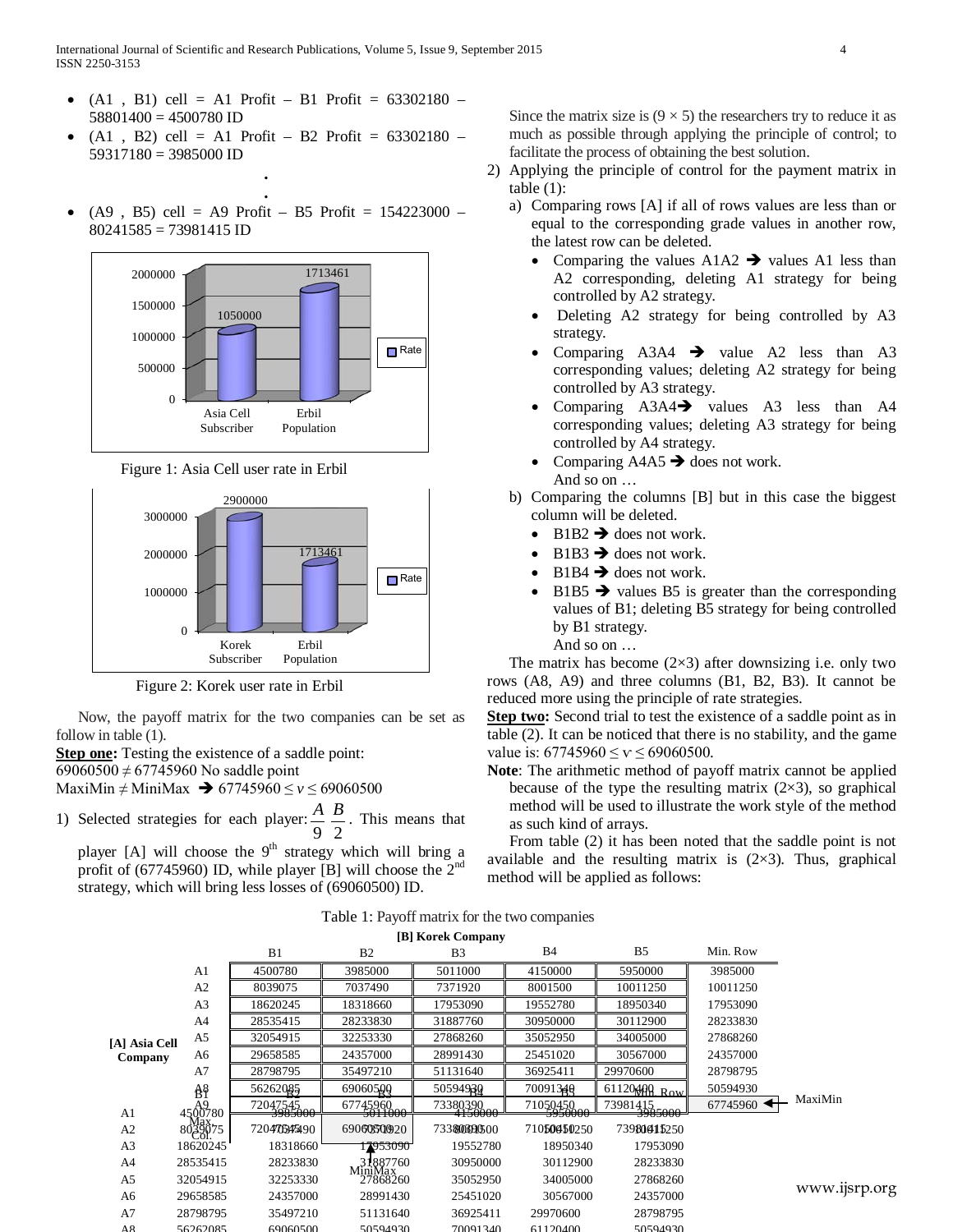- 1) Player [A] have two strategies A8, A9 and two possibilities item for them  $p_1$ ,  $p_2$  respectively. Player [A] trying to increase profits by making the value of  $\nu$  is greatest.
- 2) The expected results for player [A] whether player [B] applied torrent free various strategies are as follows:
	- a) The expected value of the player [A] in case of a player [B] play the  $1<sup>st</sup>$  strategy B1:  $(56262085)$  p<sub>1</sub> + (72047545) p<sub>2</sub>  $\geq v$
	- b) The expected value of the player [A] in case of a player [B] play the 2nd strategy B2:
		- (69060500)  $p_1$  + (67745960)  $p_2 \ge v$
	- c) The expected value of the player [A] in the case of a player [B] play the 3rd strategy B3:

(50594930)  $p_1$  + (73380390)  $p_2 \ge v$ 

Where  $p_1 \geq 0$ ,  $p_2 \geq 0$ . Substitute  $p_2 = 1$ -  $p_1$  in the above we get table (3).

Table 3: Free strategies for Korek Company

| [B] free strategies for<br>Korek | [A] expected value [outcome] for Asia<br>Cell |  |  |
|----------------------------------|-----------------------------------------------|--|--|
|                                  | $72047545 - 15785460 p_1$                     |  |  |
|                                  | $67745960 + 1314540 p_1$                      |  |  |
|                                  | $73380390 - 22785460 p_1$                     |  |  |

Depending on drawing lines represented in table 1, the researchers can determine the optimal value of the game as shown in graphic formats figure (3). For the region (A, B, C, D, E) identified in bold, which was formed from the intersection of lines (2 & 3). It is also called Lower Envelope, where it represents the area of suitable solutions for Asia Cell Company [A]. It has been noted that point (B) represents MaxiMin match point, has been obtained from the intersection of the  $2<sup>nd</sup>$  strategy with the  $3<sup>rd</sup>$ . The way of getting the best value  $p_1$ <sup>\*</sup> is equal to (0.23379378), in addition to the value of the game  $(v^* =$ 68053291).<br>  $p!o(172047545 - 15785460 x, 67745960 + 1314540 x, 73380390 - 22785460 x], x = 0..1, y = 0..70000000)$ 



Figure 3: Area of optimal solutions to Asia Cell Company Source: Created by the researchers using Maple 11 program

Also the researchers can get the game value to substitute the optimal value  $p_1^*$  in intersecting lines that formed MaxiMin point (strategies 2 & 3 for Korek company) as shown in table (3):

$$
v^* = \begin{cases} 67745960 + 1314540p_1 = \\ 67745960 + 1314540 \times 0.23379378 = 68053291.28 \\ 73380390 - 22785460p_1 = \\ 73380390 - 22785460 \times 0.23379378 = 68053291.18 \end{cases}
$$

 $\therefore$  *p*<sub>1</sub> + *p*<sub>2</sub> = 1 ⇒ *p*<sub>2</sub> = 1 − *p*<sub>1</sub> = 0.76620622

Thus, the optimal strategy for player [A] which should always be used is the  $8<sup>th</sup>$  and  $9<sup>th</sup>$  with probabilities 0.23379378 & 0.76620622 respectively, to get the expected optimal value (higher profit expected) is equal to  $v = 68053291$  ID.

On the other hand, player [B] can compete with player [A] through the  $2<sup>nd</sup>$  and the  $3<sup>rd</sup>$  strategies that have formed MaxiMin point for player [A]. For this reason, the value of  $q_1$  will be equal to zero because the first strategy of the first line has not participated in determining MaxiMin point. And thus the equations are as follows:

$$
q_2 + q_3 = 1 \implies q_3 = 1 - q_2
$$
  
\n
$$
56262085q_1 + 69060500q_2 + 50594930q_3
$$
  
\n
$$
56262085(0) + 69060500q_2 + 50594930q_3
$$
  
\n
$$
18465570q_2 + 50594930...(1)
$$
  
\n
$$
72047545q_1 + 67745960q_2 + 73380390q_3
$$
  
\n
$$
72047545(0) + 67745960q_2 + 73380390q_3
$$
  
\n
$$
-5634430q_2 + 73380390...(2)
$$

The expected values of player [B] as a result of the selection player [A] strategy for free, are shown in the table (4) below:

Table 4: The free strategies for Asia Cell Company

| [A] free strategies for Asia<br>cell | [B] expected value [outcome] for<br>Korek |  |  |
|--------------------------------------|-------------------------------------------|--|--|
|                                      | 50594930 + 18465570 $q_2$                 |  |  |
|                                      | $73380390 - 5634430$ g <sub>2</sub>       |  |  |

Where MiniMax point can be determined through the intersection above the upright as shown in figure (4). The solutions area (A, B, C, D, E) defined by the intersection of the upright, also called Upper Envelope, and represent possible losses area (area of possible solutions) for the player [B].

Since the player [B] always wants to reduce the large losses, they try to choose the strategies that make them move down direction pocket top area. Through drawing note that the lowest point in the top pocket area is the point (B) under which will get the optimal expected value as the MiniMax value of the game, including the determine the optimal value of  $q_2^*$  which is equal to (0.945454771), and the value of  $q_2$ <sup>\*</sup> (using the free strategies in table 4) can also be obtained as follows:

**[B] Korek Company** Table 2: Second trial for payoff matrix

|                          |           | $1.61$ and $1.64$ company |                           |                |          |                      |               |
|--------------------------|-----------|---------------------------|---------------------------|----------------|----------|----------------------|---------------|
|                          |           | B1                        | B <sub>2</sub>            | B <sub>3</sub> | Min. Row |                      |               |
|                          | A8        | 56262085                  | 69060500                  | 50594930       | 50594930 |                      |               |
| [A] Asia Cell<br>Company | A9        | 72047545                  | 67745960                  | 73380390       | 67745960 | $\leftarrow$ MaxiMin |               |
|                          | Max. Col. | 72047545                  | 69060500                  | 73380390       |          |                      |               |
|                          |           | B1                        | B <sub>2</sub><br>MiniMax | B <sub>3</sub> | Min. Row |                      |               |
|                          | A8        | 56262085                  | 69060500                  | 50594930       | 50594930 |                      | www.ijsrp.org |
|                          | A9        | 72047545                  | 67745960                  | 73380390       | 67745960 | $\leftarrow$ MaxiMin |               |
|                          |           |                           |                           |                |          |                      |               |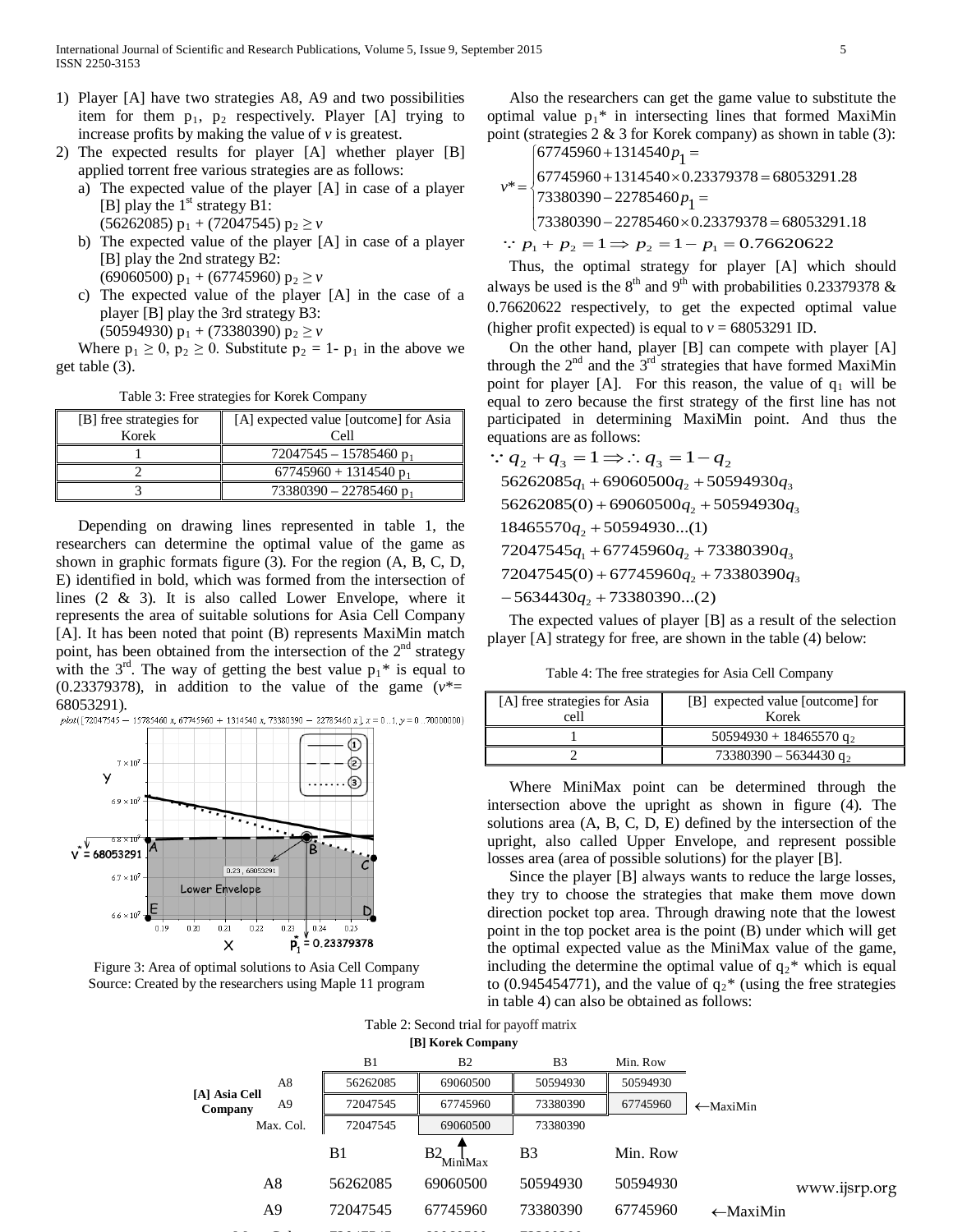

Figure 4: Area of optimal solutions to Korek Company Source: Created by the researchers using Maple 11 program

 $18465570q^*$  +  $50594930$  =  $-5634430q^*$  +  $73380390$ ∴24100000 $q_2$  = 22785460  $\Rightarrow$ ∴  $q_2$  = 0.945454771

Solving the above equation will provide the value of the probability of the 1<sup>st</sup> strategy  $q_2^*$  which is equal to  $(0.945454771)$ , and the optimal probability for the  $2<sup>nd</sup>$  strategy  $q_3$ <sup>\*</sup> as follows:

 $q_2^* + q_3^* = 1 \implies 0.94545771 + q_3^* = 1 \implies q_3^* = 0.054545228$ 

Through the MiniMax point for player [B], which has been identified from the intersection of the lines in table (4); the researchers can substitute  $q_2$ <sup>\*</sup> in one of the equations straight cross, to obtain the optimum expected value as shown below:

 $\overline{\mathcal{L}}$ )<br>1  $\int$  $=\begin{cases} 18465570q_2^* + 50594930 = 68053291.26 \\ -5634430q_2^* + 73380390 = 68053291.27 \end{cases}$ \* 2  $*$   $\sqrt{18465570q_2^*}$ *q*  $v^* = \begin{cases} 18465570q \\ 1222q \end{cases}$ 

# 2. SOLVING THE PROBLEM USING TORA SYSTEM  $7^{\text{th}}$ PACKAGE

This program has been provided by Hamdy A. Taha (2007) to solve many of the operations research models, including problems of (linear programming, transportation, game theory,...). The graphical method can be used in TORA to solve the research problem, where the steps have been introduced as follows:<sup>[3](#page-2-0)</sup>

1) After entering the payoff matrix in table 5, we can select SOLVE Menu button, and then Graphical method:<sup>[4](#page-5-0)</sup>

Table 5: Payoff matrix for player A

|    | R١         |            | B3         |
|----|------------|------------|------------|
|    | 0.56262085 | 0.69060500 | 0.50594930 |
| A2 | 0.72047545 | 0.67745960 | 0.73380390 |

2) From (Select Output Format), determine the number of digits entered before and after the decimal point and then pressing (Go to Output Screen). Figure (5) shows the area of optimal solutions to Asia Cell Company and the final results for the game problem.

3) Where it is noted that the point has been obtained from the first intersection of lines with MaxiMin represent the second match point, and through it the optimal value  $p_1^*$  is obtained which is equal to (0.2337938). In addition the value of the game ( $v^*$  = 0.6805329) have been received.



Figure 5: Area of optimal solutions to Asia Cell Company

Zero-Sum Game results:

Player A's expected payoffs: Strategy B1: 0.72047545 – 0.15785460x Strategy B2:  $0.67745960 + 0.01314540x$ Strategy B3: 0.73380390 – 0.22785460x Optimal Solution: Value of the game  $= 0.68053291$ Player A's mix: Strategy A1: 0.23379378 Strategy A2: 0.76620622 Player B's mix: Strategy B1: 0.00000000 Strategy B2: 0.94545477 Strategy B3: 0.05454523

## XII. CONCLUTIONS

This research has formulated a matrix of competition between Korek and Asia Cell telecom companies by studying the strategies used by each company. This has been accomplished by providing suggestions for each company related to using best strategies to maximize the profit. The payoff matrix size was  $(9\times5)$  represented by 9 rows related to the strategies adopted by Asia Cell Company, and 5 columns related to the strategies adopted by Korek Company. The manual method show that there is no saddle point for the payoff matrix where: MaxiMin  $\neq$ MiniMax (69060500  $\neq$  67745960). This means that the value of the game lies between:  $67745960 \le v \le 69060500$ . To solve this matrix the researchers have reduced it to two rows and three columns, using the principle of control and the same game value have been received. Here the arithmetic method of payoff matrix cannot be used because the resulting payoff matrix of type  $(2\times3)$ . So the graphical method was used. As a conclusion, it has been found that the optimal strategy for player [A] which should always be used is the 8<sup>th</sup> (selling the International Line) and 9<sup>th</sup> (selling the New Khalat Line) with probabilities 0.23379378 & 0.76620622 respectively from competition time to get the expected optimal value (higher profit expected) is equal to  $v =$ 68053291 ID. While, the optimal strategy for player [B] which should always be used is the  $2<sup>nd</sup>$  (selling the Data Offers) and  $3<sup>rd</sup>$ (selling Diary Line) with probabilities 0.945454771 &

 <sup>3</sup> A. T. Hamdy, "Operations Research: An Introduction", by Pearson Education, Inc.,  $8<sup>th</sup>$  edition, 2007.

<span id="page-5-0"></span><sup>&</sup>lt;sup>4</sup> The maximum digit accepted by TORA program is 7 degrees, but all numbers in payoff matrix has 8 degree, se we divided each number in payoff matrix by  $10^{-8}$  to be acceptable and that will not effect on the original value.